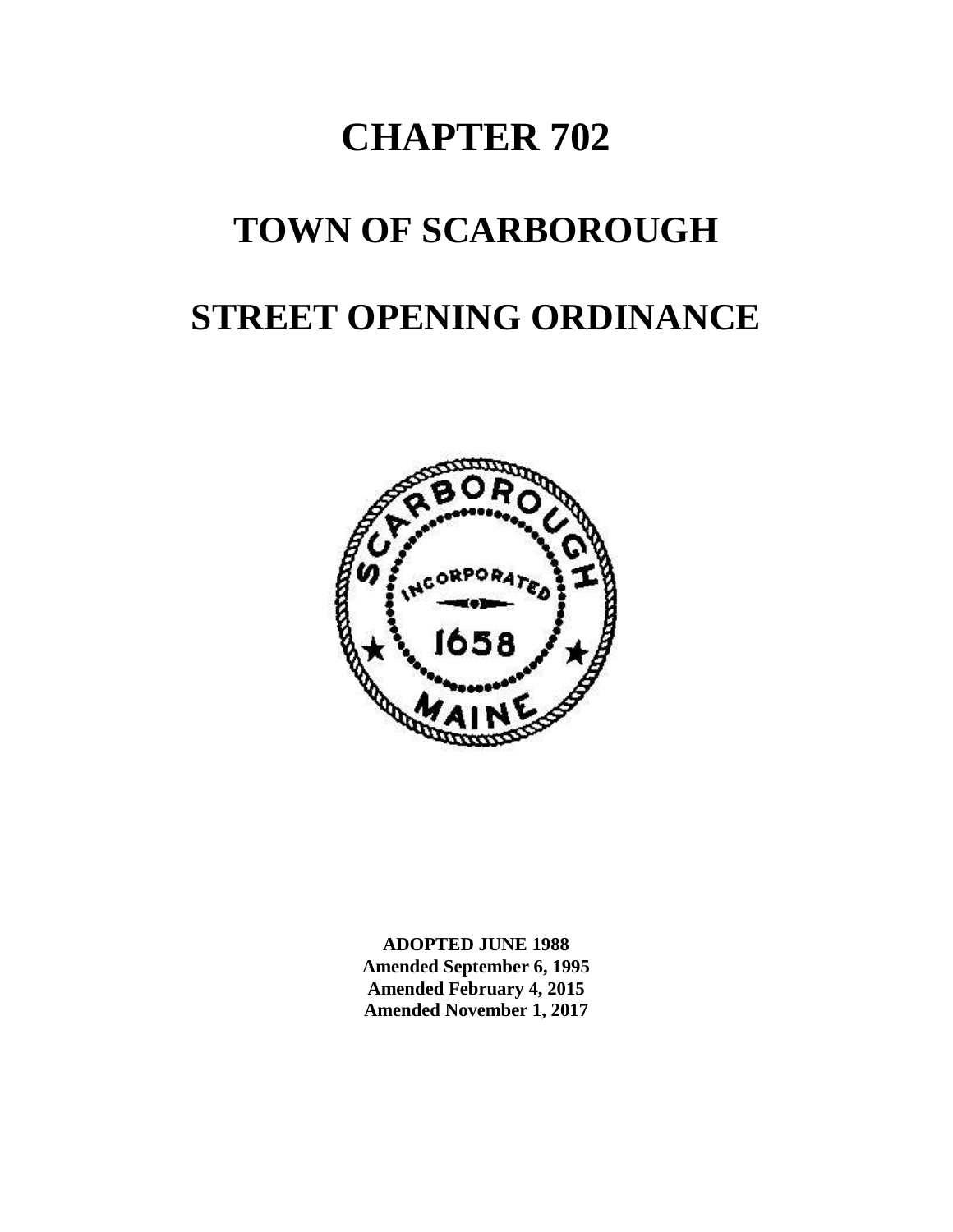| 1.  |  |  |
|-----|--|--|
| 2.  |  |  |
| 3.  |  |  |
| 4.  |  |  |
| 5.  |  |  |
| 6.  |  |  |
| 7.  |  |  |
| 8.  |  |  |
| 9.  |  |  |
| 10. |  |  |
|     |  |  |
|     |  |  |
|     |  |  |
|     |  |  |
|     |  |  |
|     |  |  |
|     |  |  |
|     |  |  |
|     |  |  |
|     |  |  |
|     |  |  |
|     |  |  |
|     |  |  |
|     |  |  |
|     |  |  |
|     |  |  |
|     |  |  |
|     |  |  |
|     |  |  |
|     |  |  |
|     |  |  |
|     |  |  |
|     |  |  |
|     |  |  |
|     |  |  |
|     |  |  |
|     |  |  |
|     |  |  |
|     |  |  |
|     |  |  |
|     |  |  |
|     |  |  |
|     |  |  |
|     |  |  |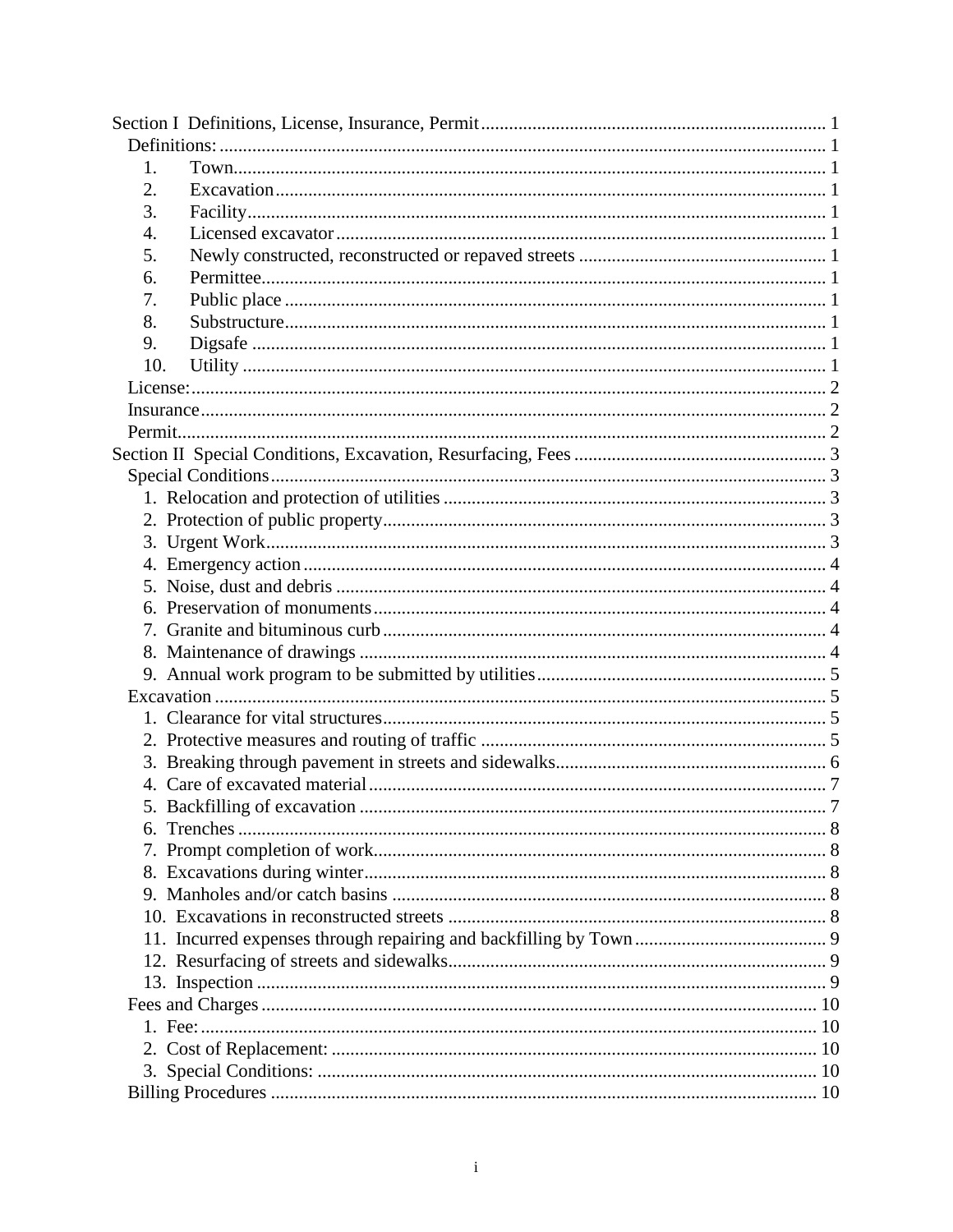## <span id="page-2-1"></span>**CHAPTER 702 TOWN OF SCARBOROUGH STREET OPENING ORDINANCE**

### <span id="page-2-0"></span>**Section I Definitions, License, Insurance, Permit**

#### **Definitions:**

<span id="page-2-2"></span>The following words and phrases, when used in this article, shall have the following meanings respectively ascribed to them:

- **1. Town:** Town of Scarborough and/or its public works authority.
- <span id="page-2-3"></span>**2. Excavation:** Any opening in the surface of a public place made in any manner whatsoever, except an opening in a lawful structure below the surface of a public place, the top of which is flush with the adjoining surface and so constructed as to permit frequent openings without injury or damage to the public place. Trenchless Excavation – Any subsurface disturbance of a public place for the purpose of installation or removal of a facility that does not require a surface opening.
- <span id="page-2-4"></span>**3. Facility:** Pipe, pipeline, tube, main, service, trap, vent, vault, manhole, meter, gauge, regulator, valve, conduit, wire tower, pole, pole line, anchor, cable, junction box, or any other material, structure, or object of any kind or character, whether enumerated herein or not, which is or may be lawfully constructed, left, placed or maintained in, upon, along, across, under, or over any public place.
- <span id="page-2-5"></span>**4. Licensed Excavator:** Any person issued an Excavating License by the Town of Scarborough.
- <span id="page-2-6"></span>**5. Newly constructed, reconstructed or repaved streets:** Any street which has been newly constructed, reconstructed or repaved within the past five (5) years.
- <span id="page-2-7"></span>**6. Permittee:** A person who has obtained a permit as required by this article.
- <span id="page-2-8"></span>**7. Public Place:** Any public street, way, place, sidewalk, park, square, plaza, or any other similar public property owned or controlled by the Town and dedicated to public use, and any dedicated-but-unaccepted street or way.
- <span id="page-2-9"></span>**8. Substructure:** any pipe, conduit, duct, tunnel, manhole, vault, buried cable, or wire, or any other similar structures located below the surface of any public place.
- <span id="page-2-10"></span>**9. Digsafe:** The one-call utility-locating organization that contractors must call, under Maine Law, before breaking the plane of the ground surface.
- **10. Utility:** A private company, corporation or quasi-municipal corporation under the direction and control of the Public Utilities Commission.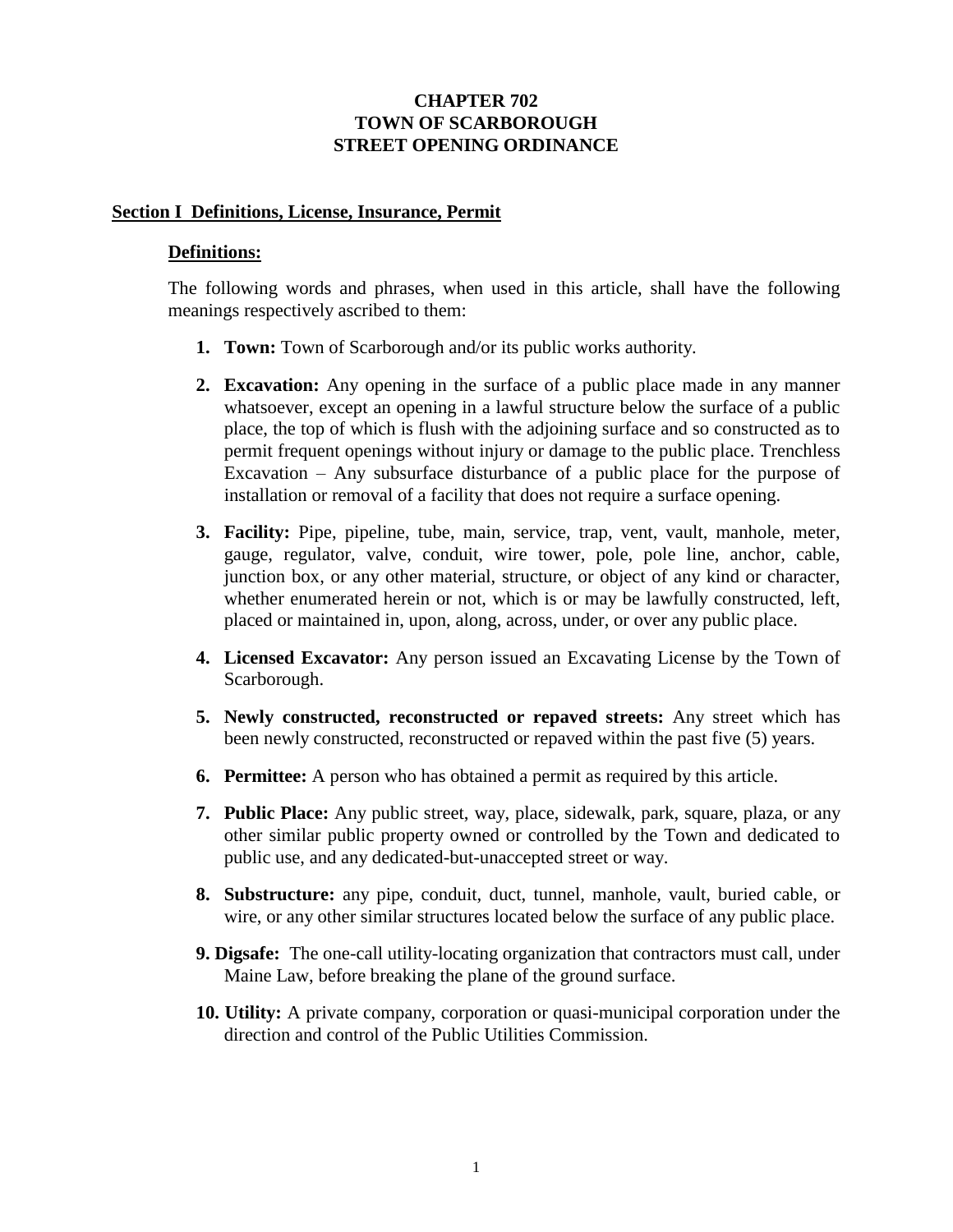# <span id="page-3-0"></span>**License:**

No person or utility without a valid Excavating License approved be the Town of Scarborough shall excavate in a public place. The Scarborough Public Works shall issue an Excavating License upon receipt of an application the annual license fee and after determining the competency and ability of the applicant to perform excavation to the standards of the Town. No person or utility possessing such license shall allow his or her name to be used by any person or utility, directly or indirectly, either to obtain a permit to do any work under this license. An Excavating License may be revoked if the Town determines the excavator has willfully disobeyed any portion of this article.

The annual Excavator License fee specified in the *Schedule of License, Permit and Application Fees* is established by the Town Council. The license is valid from January 1 to December 31 of the year issued.

# <span id="page-3-1"></span>**Insurance**

This article shall not be construed as imposing upon the Town or any official or employee any liability or responsibility for damage to any person injured by the performance of an excavation work for which an Excavation Permit is required under this article, nor shall the Town or any official or employee thereof be deemed to have assumed any such liability or responsibility by reason of inspections authorized hereunder, the issuance of any permit, or the approval of any excavation work. In the case of a dedicated-but-unaccepted street or way, this article shall not be construed as authorizing any action which is inconsistent with any private rights in said street or way, nor shall the issuance of any permit hereunder be construed as an acceptance of said street or way by the Town for highway or any other purposes. For purposes of this section, every licensed excavator shall at all times maintain a minimum of \$400,000.00 public liability insurance coverage protecting herself/himself, her/his agents and the Town from all such claims for damages or injuries and naming the Town as an additional insured. The Scarborough Public Works Department requires proof of such coverage prior to approval of any Excavating License. [amended 11/01/17]

# <span id="page-3-2"></span>**Permit**

No person or utility shall make any excavation or fill any excavation in any public place without first obtaining an approved permit from the Town. A Public Liability Insurance Certificate naming the Town as an additional insured and a minimum coverage of \$400,000.00 is required before an Excavation Permit will be approved.

No Excavation Permit shall be issued until an Excavating Permit Form has been submitted and approved by the Scarborough Public Works Department. The form requires the following information: excavation location, property description, contractor contact information, estimated start date, utility approvals with a Digsafe number and the signature of approval by an authorized Public Works Administrator.

Utility Companies, although having to submit an application for a permit to the Town, may contact other utilities involved by phone and fill in the Excavating permit for accordingly. All request forms shall be submitted to the Scarborough Public Works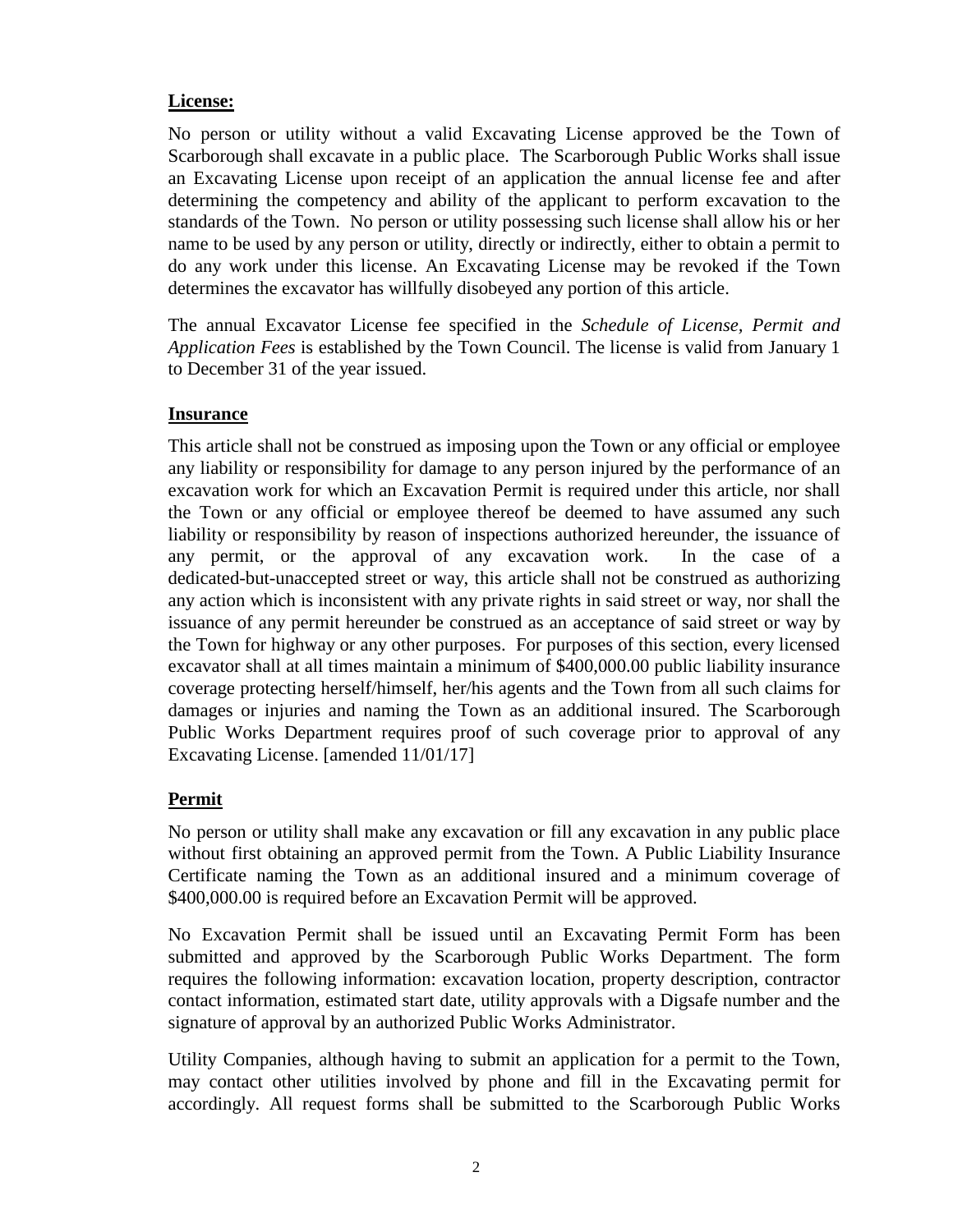Department within thirty (30) days from the date of the last utility approval. Once expired a request is no longer valid and the application process must be renewed.

Fees specified in the *Schedule of License, Permit and Application Fees* are established by the Town Council. A fee is charged for each permit issued. Each Excavating Permit is approved for work at a single location.

Work must start no later than thirty (30) days from the approval date on the Excavation Permit. The permit expires after this 30-day period and must be renewed before any work can begin.

## <span id="page-4-1"></span><span id="page-4-0"></span>**Section II Special Conditions, Excavation, Resurfacing, Fees**

## <span id="page-4-2"></span>**Special Conditions**

# **1. Relocation and protection of utilities**

The permittee shall not interfere with any existing facility without the written consent of the Town and the owner of the facility. If it becomes necessary to relocate an existing facility, this shall be done by its owner. No facility owned by the Town shall be moved to accommodate the permittee unless the cost of such work be borne by the permittee. The cost of moving privately owned facilities shall be similarly borne by the permittee unless it makes other arrangements with the person owning the facility. The permittee shall support and protect by timbers or otherwise all pipes, conduits, poles, wires or other apparatus which may be in any way affected by the excavation work, and do everything necessary to support, sustain and protect them under, over, along or across the work. The permittee shall secure approval of method of support and protection from the owner of the facility. In case any of the pipes, conduits, poles, wires or apparatus should be damaged, and for this purpose pipe coating or other encasement or devices are to be considered as part of a substructure, the permittee shall promptly notify the owner thereof. All damaged facilities shall be repaired by the agency or person owning them and the expense of such repairs shall be charged to the permittee. It is the intent of this section that the permittee shall assume all liability for damage to facilities and any resulting damage or injury to anyone because of such facility damage and such assumption of liability is a contractual obligation of the permittee. The only exception will be such instances where damage is exclusively due to the negligence of the owning utility. The Town shall not be made a party to any action because of this section. The permittee shall inform itself as to the existence and location of all underground facilities and protect the same against damage.

# <span id="page-4-3"></span>**2. Protection of public property**

The permittee shall not remove, even temporarily, any trees or shrubs which exist in the street area without first obtaining the consent of the appropriate Town department or Town official having control of such property.

# <span id="page-4-4"></span>**3. Urgent Work**

When traffic conditions, the safety or convenience of the traveling public or the public interest require that the excavation work be performed as emergency work, the Town shall have the full power to order, at the time the permit is granted, that a crew and adequate facilities be employed by the permittee beyond normal working hours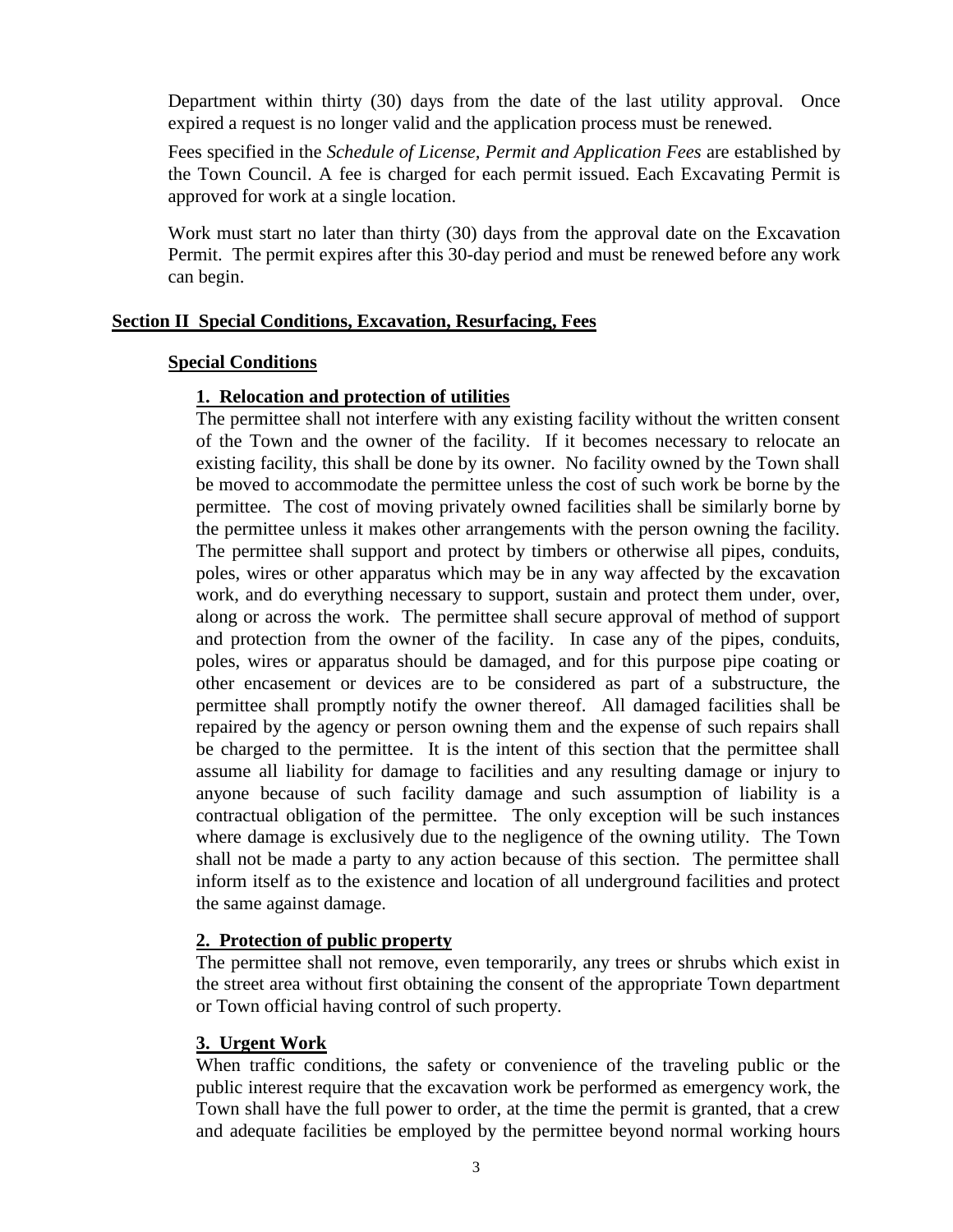including up to twenty-four (24) hours a day to end that such excavation work may be completed as soon as possible.

# <span id="page-5-0"></span>**4. Emergency action**

Nothing in this article shall be construed to prevent the making of such excavations as may be necessary for the preservation of life or property or for the location of trouble in conduit or pipe, or for making repairs, provided that the person making such excavation shall apply to the Town for such a permit on the first working day after such work is commenced. Before any excavation work is started, the person or utility excavating must contact Digsafe for on the spot locations.

## <span id="page-5-1"></span>**5. Noise, dust and debris**

Each permittee shall conduct and carry out excavation work in such a manner as to avoid unnecessary inconvenience and annoyance to the general public and occupants of neighboring property. The permittee shall take appropriate measures to reduce to the fullest extent practicable in the performance of excavation work, noise, dust and unsightly debris and between the hours of 10:00 p.m. and 7:00 a.m. shall not use, except with the express written permission of the Town or in case of an emergency, any tool, appliance or equipment producing noise of sufficient volume to disturb sleep of occupants of the neighboring property.

## <span id="page-5-2"></span>**6. Preservation of monuments**

Any monument set for the purpose of locating or preserving the lines of any street or property subdivision, or a precise survey reference point, or a permanent survey bench mark within the Town, shall not be removed or disturbed or caused to be removed or disturbed without first obtaining permission in writing from the Town to do so. Permission to remove or disturb such monuments, reference points or bench marks shall be granted only when no alternate route for the proposed substructure or conduit is available. If the Town is satisfied that no alternate route is available, permission shall be granted only upon condition, by an agreement in writing, that the person or utility applying for such permission shall pay all expenses incident to the proper replacement of this monument by the Town or permittee.

# <span id="page-5-3"></span>**7. Granite and bituminous curb**

No person or utility shall remove, damage, haul away of cause misalignment or any bituminous curb, granite curbing, including radius curb and catch basin stones, for any reason whatsoever without first receiving written permission from the Town. Any curb missing, damaged or misaligned shall be replaced or aligned. The permittee to replace or realign that portion of curb by the permittee's excavation. In such event, replacement or realignment shall be done in a manner and under specifications prescribed by the Town and subject to inspection by the Town and shall be completed within a period of ninety (90) days after such authorization to complete work. The permittee shall, for a period of three (3) years thereafter, be fully liable for all defects in materials and workmanship relating to such work and shall promptly repair or replace the same upon notice of the Scarborough Public Works Department and to the satisfaction thereof.

#### <span id="page-5-4"></span>**8. Maintenance of drawings**

Every person or utility owning, using, controlling, or having an interest in substructures, under the surface of the public way used for the purpose of supplying or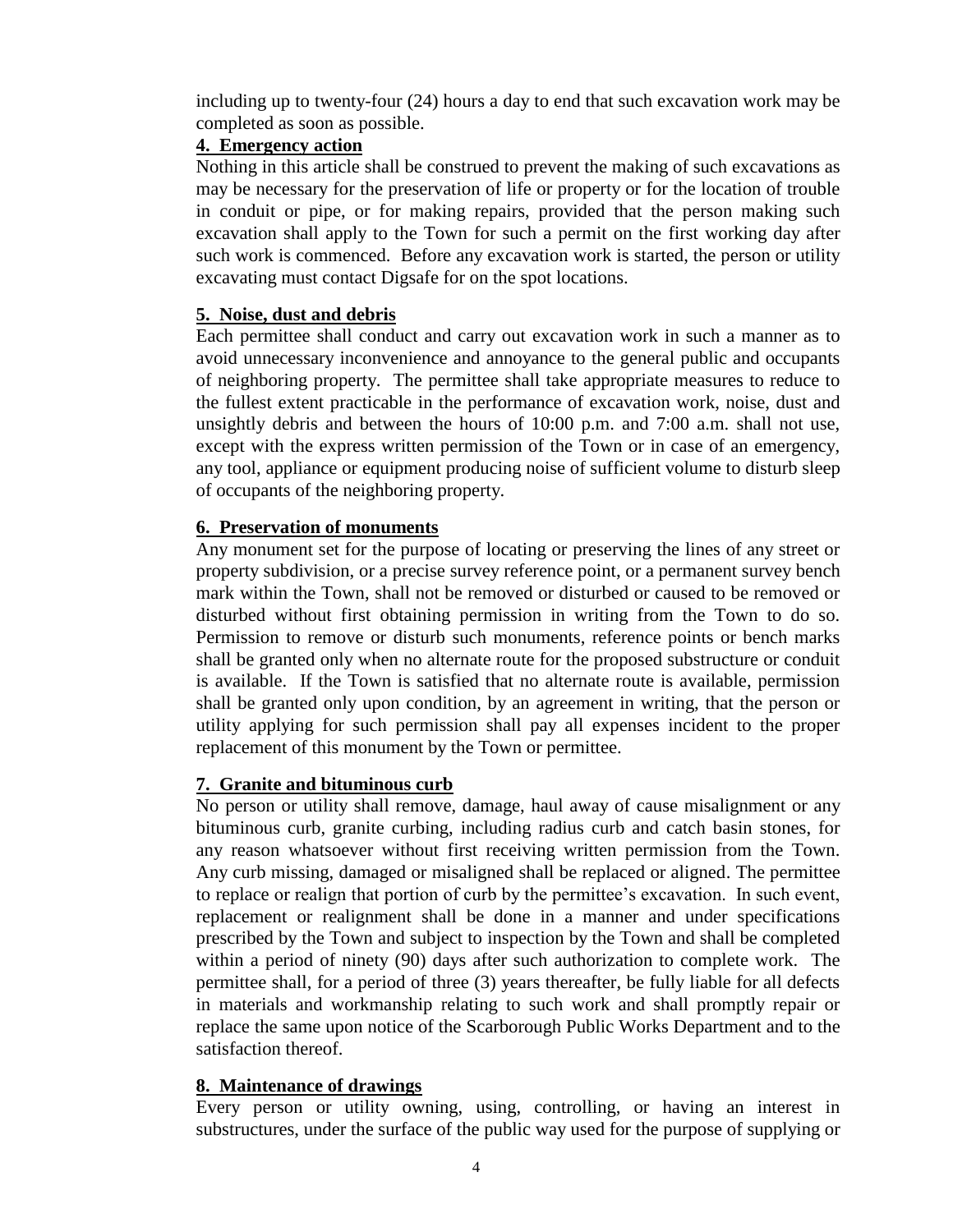conveying gas, electricity, communication, impulse, water, steam, ammonia or oil in the Town, shall file with the Town, a map or set of maps each drawn to a scale of not less than one (1) inch to fifty (50) feet, showing in detail the plan, location, size and kind of installation, if known, of all new or renewed substructures, except service lines designed to serve single properties. These maps shall be provided to the Town no later than sixty (60) days after the completion date of construction. The same information shall be provided in a geo-reference CAD file

#### <span id="page-6-0"></span>**9. Annual work program to be submitted by utilities**

Each year on or before March thirty-first, each utility shall submit to the Scarborough Public Works Department its planned work program for the ensuing year, which shall not include emergencies and normal house service lines. Thereafter, no permit shall be issued to a utility for excavations not contained within its planned work program, except for emergencies and house service lines, until a prior written application for such excavation shall have been submitted to and approved by the Scarborough Public Works Department.

#### <span id="page-6-2"></span><span id="page-6-1"></span>**Excavation**

#### **1. Clearance for vital structures**

The excavation work shall be performed and conducted so as not to interfere with access to fire hydrants, fire stations, fire escapes, water gates, underground vaults, valve housing structures, traffic signal cables and loops and all other vital equipment as designated by the Town.

#### <span id="page-6-3"></span>**2. Protective measures and routing of traffic**

#### **a. Safe crossing.**

The permittee shall in general maintain safe crossings for two (2) lanes of vehicle traffic at all street intersections where possible and safe crossings for pedestrians. If any excavation is made across any public street or sidewalk, adequate crossings shall be maintained for vehicles and pedestrians. If the street is not wide enough to hold the excavated material without using part of the adjacent sidewalk, a passageway at least one-half of the sidewalk width shall be maintained along such sidewalk line.

#### **b. Barriers and warning devices.**

It shall be the duty of every permittee cutting or making an excavation in or upon any public place, to place and maintain barriers and warning devices necessary for safety of the general public. Traffic control in the vicinity of all excavations affecting vehicular, pedestrian and bicycle traffic shall be subject to final review and approval of the Scarborough Public Works Department. Barriers, warning signs, lights, etc., shall conform to the latest edition of the *"Manual on Uniform Traffic Control Devices"*. Warning lights shall be electrical markers or flashers used to indicate a hazard to traffic from sunset of each day to sunrise of the next day. Electrical markers or flashers shall emit light at sufficient intensity and frequency to be visible at a reasonable distance for safety. Reflectors or reflecting material may be used to supplement, but not replace light sources.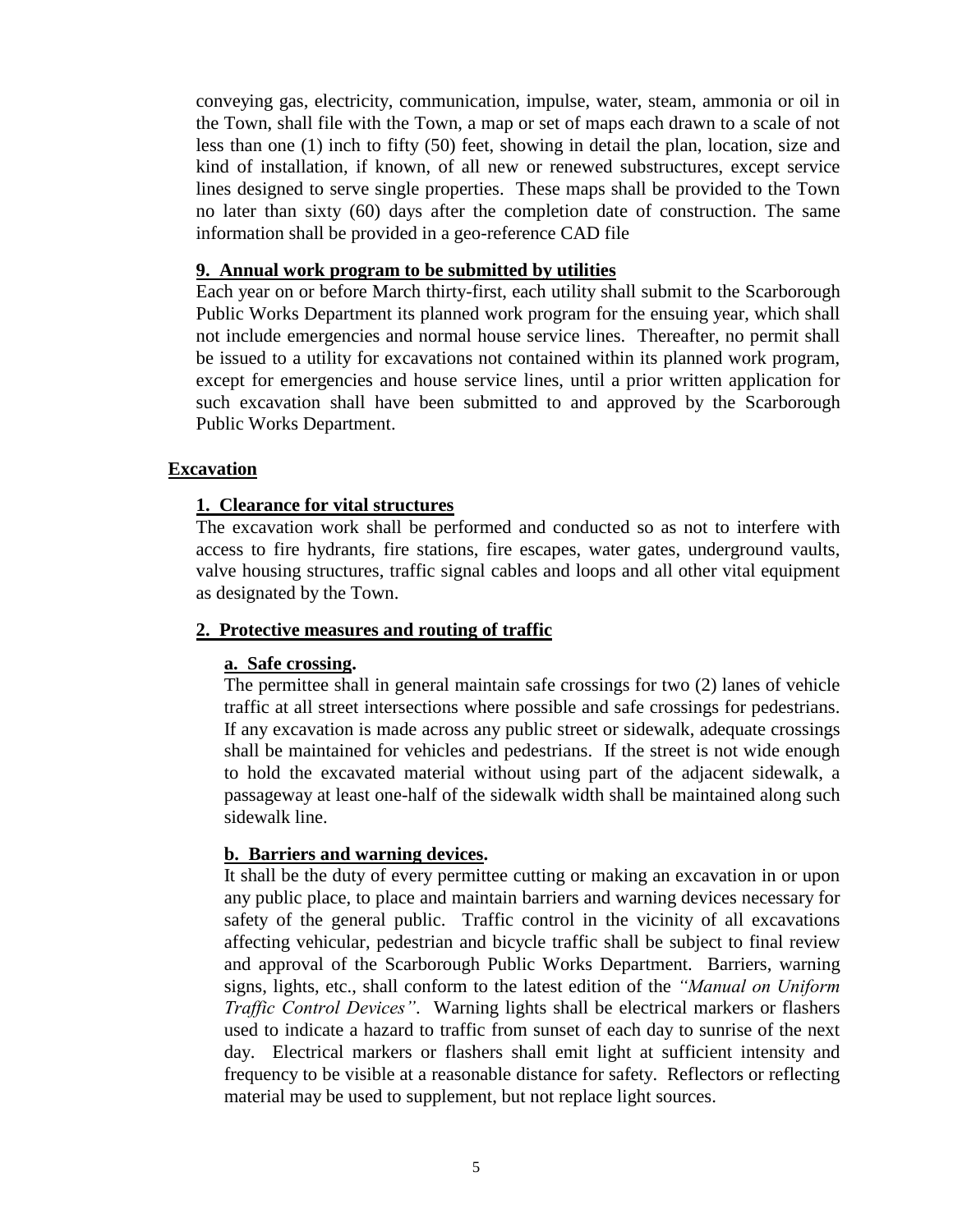## **c. Normalizations of traffic conditions.**

The permittee shall take appropriate measures to assure that during the excavation work, traffic conditions as near normal as possible shall be maintained at all times so as to minimize inconvenience to the occupants of the adjoining property and to the general public.

## **d. Closing of streets.**

When traffic conditions permit, the Scarborough Public Works Department, with the approval of the Scarborough Police and Fire Departments of the Town, may permit the closing of streets to all traffic for a period of time if necessary. Written approval of the Scarborough Public Works Department may require that the permittee give notification to various public agencies and to the general public. In such cases, such written approval shall not be valid until such notice is given. In case of emergency on week nights, weekends or holidays the utility company having such emergency shall contact the police and fire departments by phone before closing a street to traffic.

## **e. Interference with arterial streets.**

Unless an emergency condition exists, construction activities of the permittee shall not interfere with the normal flow of traffic on arterial streets of the Town of Scarborough. The full in-bound roadway lane width shall be maintained between the hours of 6:45 a.m. and 8:30 a.m. and the full out-bound roadway lane width shall be maintained between the hours of 4:00 p.m. and 5:45 p.m.

## **f. Shifting traffic to opposite side.**

The permittee may shift traffic to the opposite side of the roadway to maintain required lane width. The permittee may only make such shift with the approval of the Scarborough Public Works Department following proper review of detour plans to insure adequate safe two-way traffic flow and proper number and placement of police officers.

#### **3. Breaking through pavement in streets and sidewalks**

<span id="page-7-0"></span>All excavations on paved street and sidewalk surfaces shall be pre-cut in a neat straight line with pavement breakers, saws, or asphalt cutters.

Heavy duty pavement breakers may be prohibited by the Town when the use endangers existing substructures or other property.

Cutouts of the trench lines must be normal or parallel to the trench line.

Pavement edges shall be trimmed to a vertical face and neatly aligned with the center line of the trench.

Unstable pavement shall be removed over cave-outs and overbreaks and the subgrade shall be treated as the main trench.

The permittee shall not be required to pay for repair of pavement damage existing prior to the excavation unless the cut results in small floating sections that may be unstable, in which case, the permittee shall remove the unstable portion and the area shall be treated as part of the excavation.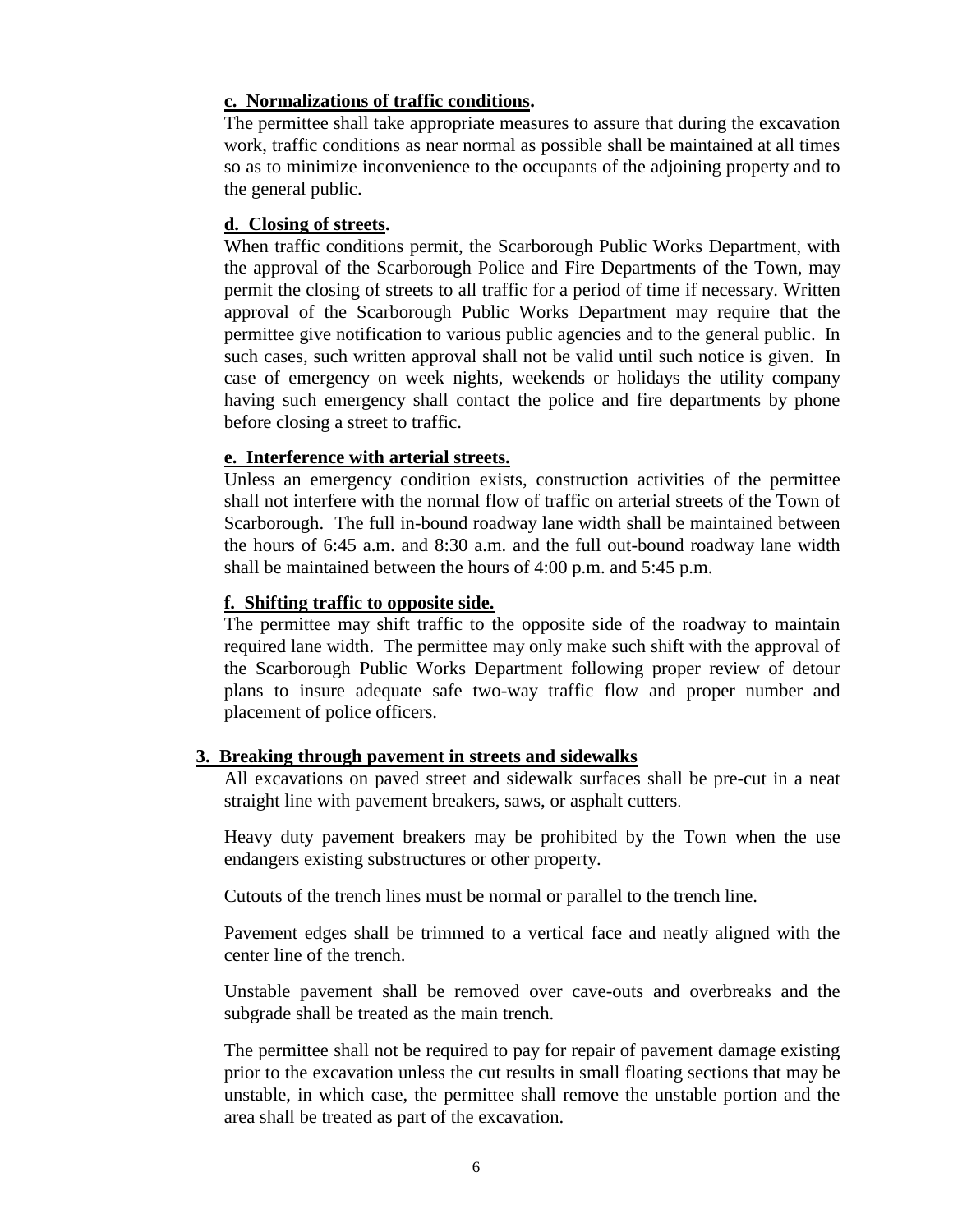When three (3) or more street openings are made in sequence (fifteen (15) feet or less, center to center, between each adjacent opening), the permittee shall neatly cut and remove the area of pavement between these adjacent openings and shall patch as one trench.

On concrete sidewalks, all cuts shall be made from the nearest joint or score line on one side of the excavation to the nearest joint or score line on the other side of the excavation.

#### <span id="page-8-0"></span>**4. Care of excavated material**

All material excavated from trenches and piled adjacent to the trench or in any street shall be piled and maintained in such manner as not to endanger those working in the trench, pedestrians or users of the streets, and so that as little inconvenience as possible is caused to those using streets and adjoining property. Where the confines of the area being excavated are too narrow to permit the piling of excavated material beside the trench, the Town shall have the authority to require that the permittee haul the excavated material to a storage site and then rehaul it to the trench site at the time of backfilling.

It shall be the permittee's responsibility to secure the necessary permission and make all necessary arrangements for all required storage and disposal sites.

All material excavated shall be laid compactly along the side of the trench and kept trimmed so as to cause as little inconvenience as reasonably possible to vehicular and pedestrian traffic, or as specified by the Town. Whenever necessary in order to expedite the flow of traffic or to abate the dirt or dust nuisance, the boards or bins may be required by the Town to prevent the spreading of dirt into traffic lanes.

#### <span id="page-8-1"></span>**5. Backfilling of excavation**

Crushed stone or sand shall be used to bed and backfill all underground utilities and shall be thoroughly compacted under, around and to a minimum of 6 inches above the structure. After being properly bedded, the backfill material for all other substructures shall be of a fine material, free from lumps, frozen materials and no stones larger than four (4) inches in diameter. All backfill materials shall be placed in eight (8) to ten (10) inch lifts and thoroughly compacted with approved mechanical compactors. Within eighteen (18) inches of the subgrade of the pavement, gravel shall be used as backfill material consisting of fifteen (15) inches of bankrun and three (3) inches of crushed or screened gravel in accordance with the Town's specifications. The Town may require soil tests to be furnished by a recognized soil testing laboratory or registered professional engineer specializing in soil mechanics when, in its opinion, backfill for any excavation is not being adequately compacted. In order for the resurfacing to be permitted, such tests must show that the backfill material meets the minimum requirements as prescribed by the Town. All expense of such tests shall be borne by the permittee.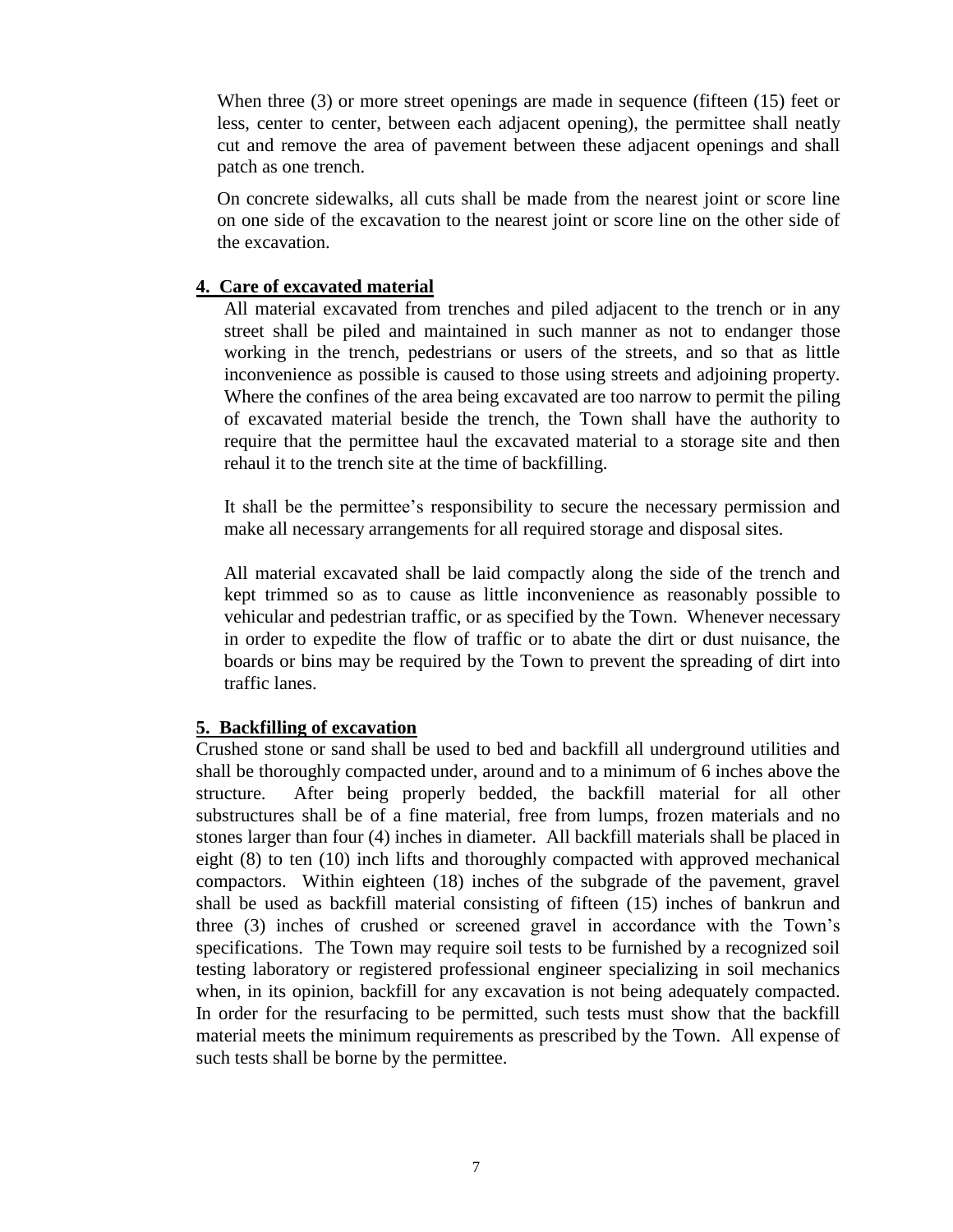## <span id="page-9-0"></span>**6. Trenches**

The maximum length of open trench in an excavation permissible at any time shall be two hundred (200) feet, and no greater length shall be opened for pavement removal, excavation, construction, backfilling, patching or any other operation without the written permission of the Town.

## <span id="page-9-1"></span>**7. Prompt completion of work**

Once an excavation has begun, the permittee shall expedite all excavation work covered by the excavation permit shall promptly complete the work and restore the street in accordance with this article. The permittee shall perform such restoration work so as not to obstruct, impede or create a safety hazard to public travel by foot or vehicle.

## <span id="page-9-2"></span>**8. Winter Excavations**

No person or utility shall be granted a permit to excavate or open any street or sidewalk from November first of each year to April fifteenth of the following year unless an emergency or special condition exists and permission is obtained in writing from the Town. Any person or utility wishing to obtain a street opening permit between these aforementioned dates shall first explain fully in writing the emergency situation existing to the Town. If a hazardous condition endangering life or property exists, excavation work shall not be delayed by this section. However, a written explanation shall be delivered to the Town as soon as possible to obtain a permit.

# <span id="page-9-3"></span>**9. Manholes and/or catch basins**

No person or utility shall remove, damage, haul away, or otherwise disturb any manhole and/or catch basin castings, frames, and/or covers owned by the Town without first receiving written permission from the Town. Any manhole and/or catch basin castings, frames and/or covers missing, damaged, or disturbed shall be repaired and/or replaced by the permittee in accordance with the specifications set forth by the Scarborough Public Works Department.

#### <span id="page-9-4"></span>**10. Excavations in reconstructed streets**

Whenever the Town has developed plans to reconstruct a street, the Town or its representative shall give written notice to all abutting property owners, to the Town departments, and to all public utilities which have, or want, to lay pipes, wires or other facilities in or under the highway. Upon receipt of such written notice, such person or utility shall have sixty (60) days in which to install or lay any such facility. If an extension of time is needed by a person or utility for the installation of such facilities, the person or utility shall make a written application to the Town explaining fully the reasons for requesting such an extension of time. At the expiration of the time fixed and after such street has been reconstructed, no permit shall be granted to open such street for a period of five (5) years unless an emergency condition exists or unless the necessity for making such installation could not reasonably have been foreseen at the time such notice was given. The above mentioned five (5) year moratorium for street openings also pertains to all new public or private streets, i.e. new subdivisions or developments that have been accepted in accordance with the Town specifications.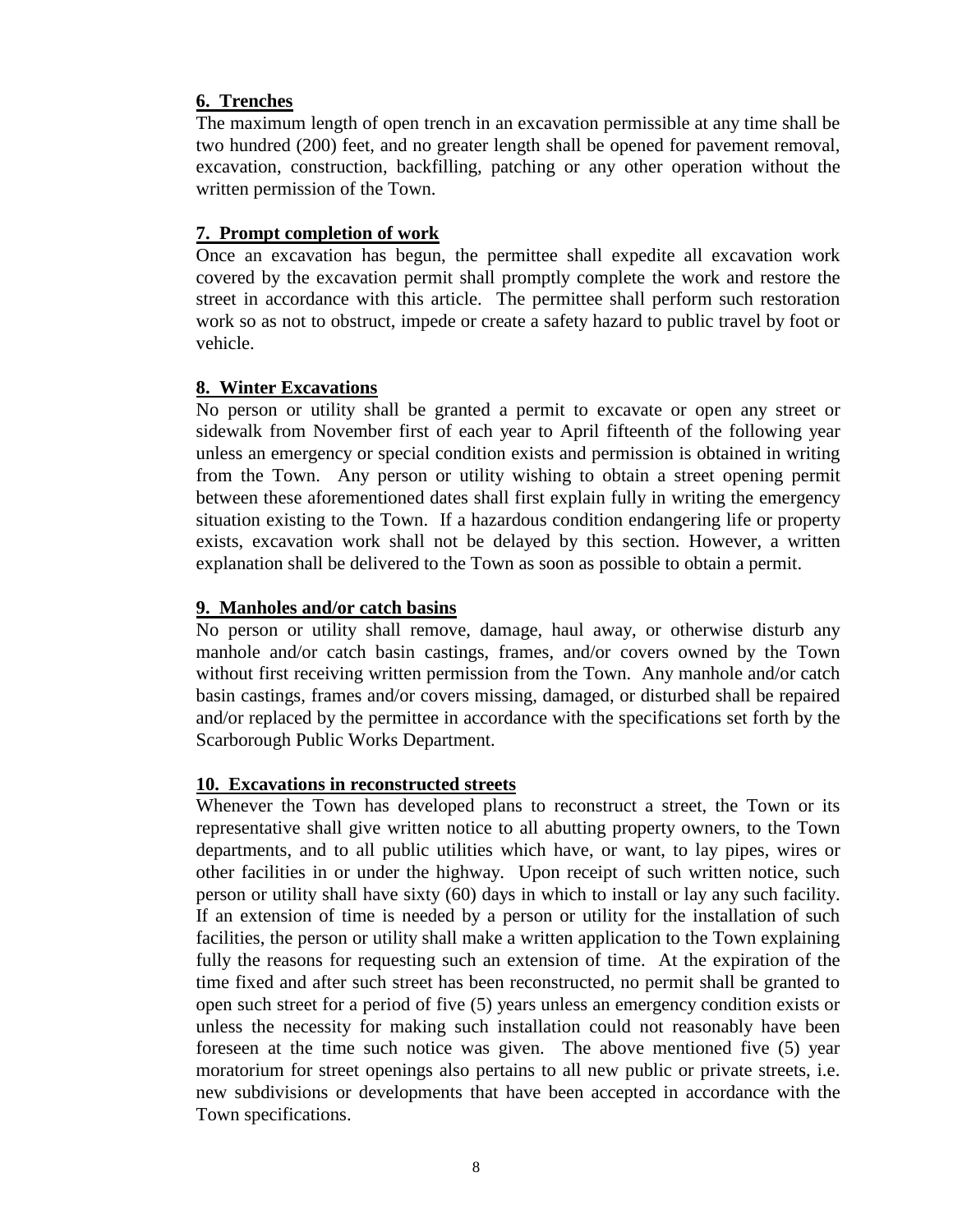#### <span id="page-10-0"></span>**11. Incurred expenses through repairing and backfilling by Town**

If the work or any part thereof mentioned in this article for repairing or backfilling the trenches or excavations shall be unskillfully or improperly done, the Town shall cause the same to be skillfully and properly done, and shall keep an account of the expense thereof, and in such case such person or utility shall pay the Town an amount equal to the whole of the expense incurred by the Town with an additional amount of fifty (50) percent. Thereafter, upon completion of the work and the determination of the costs thereof, the Town shall not issue any additional permits to any person or utility receipt of payment due.

Any person or utility who continues to violate any section of this article shall receive no further permits until such time as the Town is satisfied that the person or utility shall comply with the terms of this article.

#### <span id="page-10-1"></span>**12. Resurfacing of streets and sidewalks**

#### **Temporary resurfacing by the permittee.**

The top surface of backfill shall be covered with four (4) inches compacted depth of bituminous temporary resurfacing material, by the permittee. Such temporary paving material shall be cold mix, except that the permittee may use or the Town may require hot mix. All temporary paving material shall be compacted so that it is hard enough and smooth enough to be safe for pedestrian travel over it, as well as for vehicular traffic to pass safely over it at a legal rate of speed. The permittee shall maintain the temporary paving and shall keep same safe for pedestrian and vehicular traffic until the excavation has been resurfaced. If it is not possible to maintain the surface of the temporary paving in a safe condition for pedestrian and vehicular traffic, then the permittee shall maintain barriers and lights where necessary.

#### **Permanent resurfacing by the permittee.**

Upon completion of all excavation the permittee shall permanently resurface that portion of the street surface damaged by the permittee. In such event, permanent resurfacing shall be done under specifications prescribed by the Town and subject to inspection by the Scarborough Public Works Department. Completion is required within a period of ninety (90) days after such authorization to complete final resurfacing. If such permanent resurfacing is satisfactory to the Scarborough Public Works Department, all charges for resurfacing except for permit fees will be canceled. The permittee shall, for a period of three (3) years thereafter, be fully liable for all defects in materials and workmanship relating to such resurfacing and shall promptly repair or replace the same upon notice of the public works authority and to the satisfaction thereof.

#### <span id="page-10-2"></span>**13. Inspection**

The Town shall make such inspections as are reasonably necessary in the enforcement of this article. The Town shall have the authority to promulgate and cause to be enforced such rules and regulations as may be reasonably necessary to enforce and carry out the intent of this article.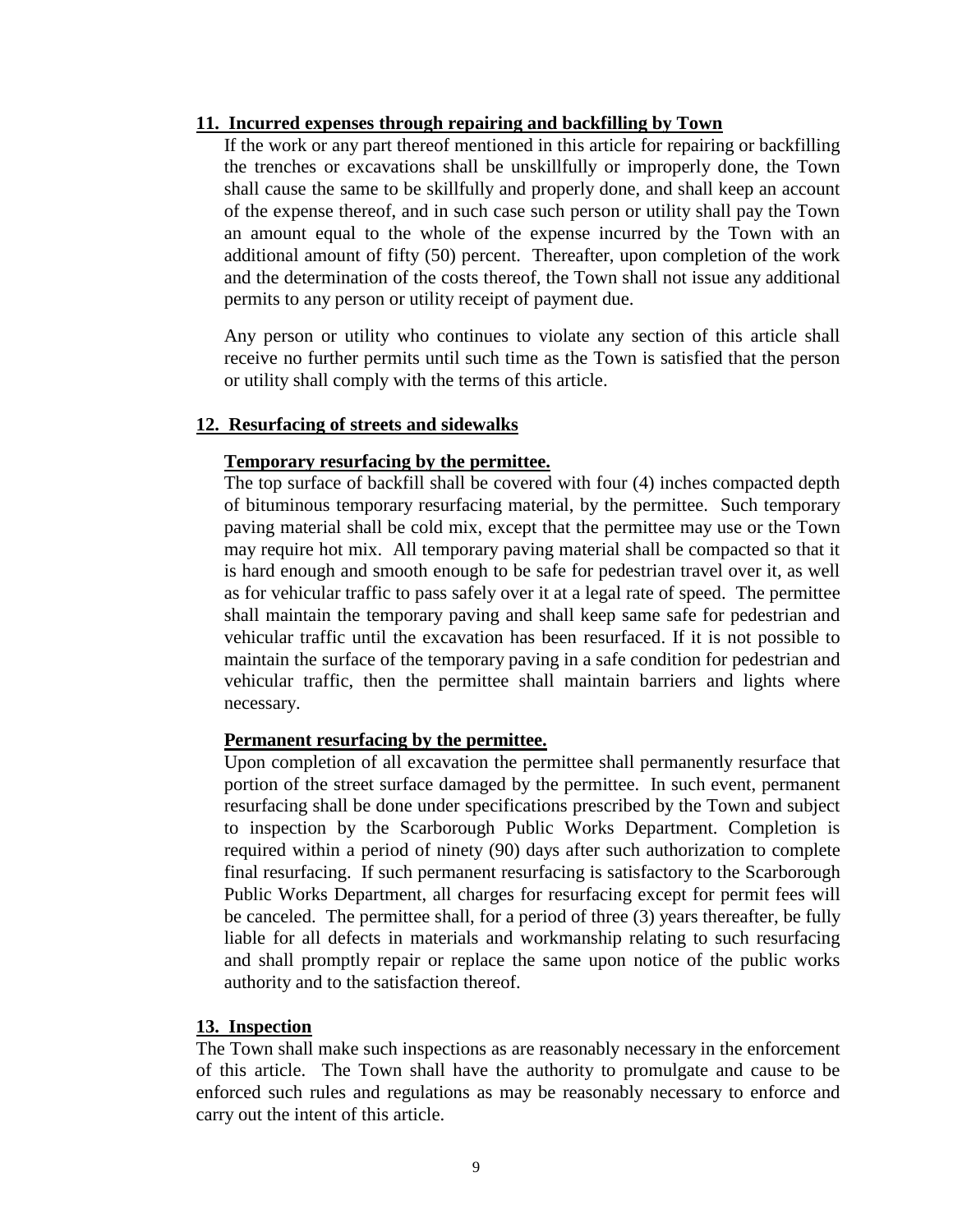## <span id="page-11-1"></span><span id="page-11-0"></span>**Fees and Charges**

# **1. Fee:**

A fee as specified in the *Schedule of License, Permit and Application Fees* established by the Town Council, shall be paid for each excavation permit issued or renewed.

# <span id="page-11-2"></span>**2. Cost of Replacement:**

After opening charges shall be established by order of the Town Council to cover replacement costs of the street or sidewalk. Under this article, charges shall not be in excess of the reasonable cost of such replacement.

# <span id="page-11-3"></span>**3. Special Conditions:**

Where three (3) or more street openings are made in sequence (fifteen (15) feet or less, center to center, between each adjacent opening), the permittee shall be charged for one opening measured from the first opening to the last opening.

If the street openings exceeds fifty (50) square yards, a utility company or contractor may request, in writing, the Town's permission to contract privately for the street or sidewalk repairs. If the Town agrees, the contractor shall post a letter of credit for the actual amount of the street opening times the appropriate unit rate established or as approved by the Scarborough Public Works Department. The letter of credit shall be for a period of one year or as otherwise approved by the Scarborough Public Works Department and shall be retained by the Town for the period of time. Upon notification from the public works authority, that the repairs have been accepted, the Town shall release the letter of credit to the contractor. Street work must be done in accordance with the Town's specifications and is subject to inspection by a Town representative.

The Town shall provide an on-the-job inspector to supervise all excavation of temporary or permanent repairs. The permittee shall be charged the appropriate hourly inspector's rate, plus thirty-five (35) percent overhead for the services of such inspector.

# <span id="page-11-4"></span>**Billing Procedures**

Upon completion of the excavation work and after ground settlement has stabilized, the size of the opening will be measured by the Scarborough Public Works Department. The Town's long-term cost to maintain the opening are calculated by multiplying the size of the road cut (total square yards) by the appropriate rate as set forth herein. An invoice is generated and mailed to the permittee. Invoices rendered in accordance with this section shall be due and payable by the permittee immediately upon receipt thereof. If a permittee does not pay such invoice within thirty (30) days of receipt, the Town shall issue no further permits to permittee until payment has been received.